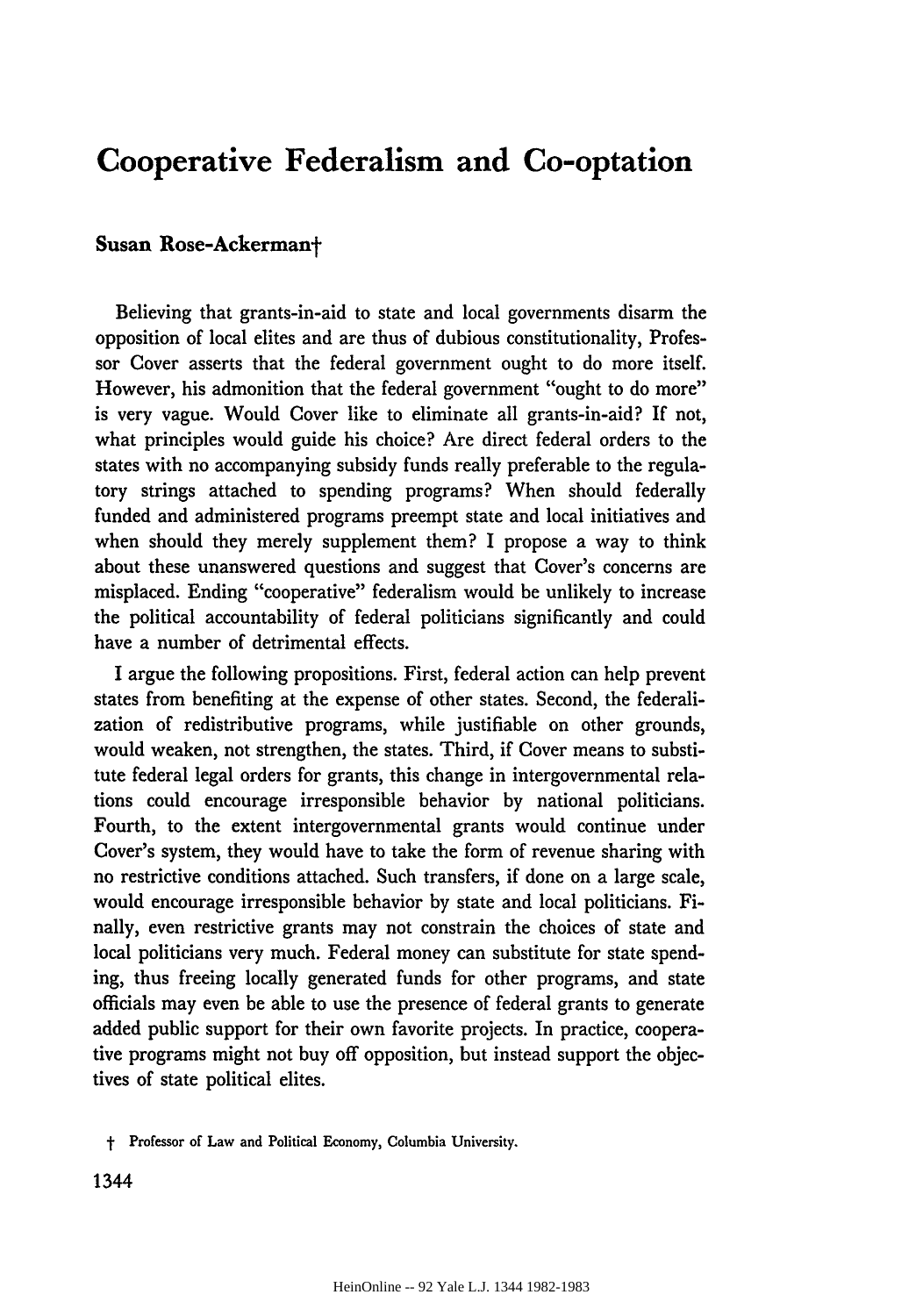Cover sees states as political units that can, in certain circumstances, Cover sees states as political units that can, in certain circumstances, challenge national power: State and nation ought to be politically combat-challenge national power: State and nation ought to be politically combative. He forgets that, absent national controls, the combat may be *among* ive. He forgets that, absent national controls, the combat may be *among*the states. States may compete for business and population and seek to the states. States may compete for business and population and seek to<br>impose external costs—such as air and water pollution or taxes—on residents of other states. We might call this "irresponsible federalism." Of dents of other states. We might call this "irresponsible federalism." Of course, neighboring states can form interstate compacts to regulate their course, neighboring states can form interstate compacts to regulate their relations, but these have not been notably successful.in the past. While relations, but these have not been notably successful.in the past. While interstate port, bridge, and tunnel authorities have worked fairly well be-interstate port, bridge, and tunnel authorities have worked fairly well because states have reciprocal interests, compacts governing river use-for example, in the Delaware or the Colorado-have worked less well because of inevitable conflicts of interest. Thus, federal legislation may be cause of inevitable conflicts of interest. Thus, federal legislation may be needed to prevent the interstate imposition of external costs. The whole needed to prevent the interstate imposition of external costs. The whole<br>point of such laws is to "co-opt" state political processes, doing so to protect the interest of citizens of other states. This could be done by direct tect the interest of citizens of other states. This could be done by direct orders, by orders promulgated as a condition for grants, or. by taxes (lev-orders, by orders promulgated as a condition for grants, or. by taxes (levied, for example, on pollution transported across state lines). Thus, grants ied, for example, on pollution transported across state lines). Thus, grants are one way in which the federal government can "buy off" the state. are one way in which the federal government can "buy off" the state. Silencing state opposition is the purpose of such grants, not an undesirable Silencing state opposition is the purpose of such grants, not an undesirable side effect.<sup>1</sup>

## II. **II.**

Many existing grant programs, however, have nothing to do with in-Many existing grant programs, however, have nothing to do with inducing states to take interstate spillovers into account. Instead, they are ducing states to take interstate spillovers into account. Instead, they are designed to redistribute income and services to the needy. It is a common-designed to redistribute income and services to the needy. **It** is a commonplace in the economic analysis of federalism to point out that state and place in the economic analysis of federalism to point out that state and local governments are poor instruments of redistributive policy. To quote local governments are poor instruments of redistributive policy. To quote the opinion in *Helvering v. Davis:* "[S]tates and local governments are at the opinion in *Helvering v. Davis:* "[S]tates and local governments are at times reluctant to increase so heavily the burden of taxation to be borne times reluctant to increase so heavily the burden of taxation to be **by** their residents for fear of placing themselves in a position of economic by their residents for fear of placing themselves in a position of economic disadvantage as compared with neighbors or competitors."<sup>2</sup> Furthermore, if a welfare or old age program exists in one state, it becomes "a bait to if a welfare or old age program exists in one state, it becomes "a bait to the needy and dependent elsewhere encouraging them to migrate and seek the needy and dependent elsewhere encouraging them to migrate and seek a haven of repose."<sup>3</sup> These concerns, combined with Cover's fears of cooptation, argue in favor of federal preemption of redistributive functions. optation, argue in favor of federal preemption of redistributive functions.

<sup>1.</sup> For a fuller discussion of these issues, see Mashaw & Rose-Ackerman, Federalism and Regula*tion,* in THE **REAGAN** REGULATORY STRATEGY: **AN ASSESSMENT (G.** Eads & M. Fix, eds.) *tion,* in THE REAGAN REGULATORY STRATEGY: AN ASSESSMENT (G. Eads & M. Fix, eds.) (forthcoming). (forthcoming).2. <sup>301</sup> U.S. 619, <sup>644</sup> (1937).

<sup>2.</sup> **301 U.S. 619,** 644 **(1937).**

**<sup>3.</sup>** *Id.* 3. *Id*.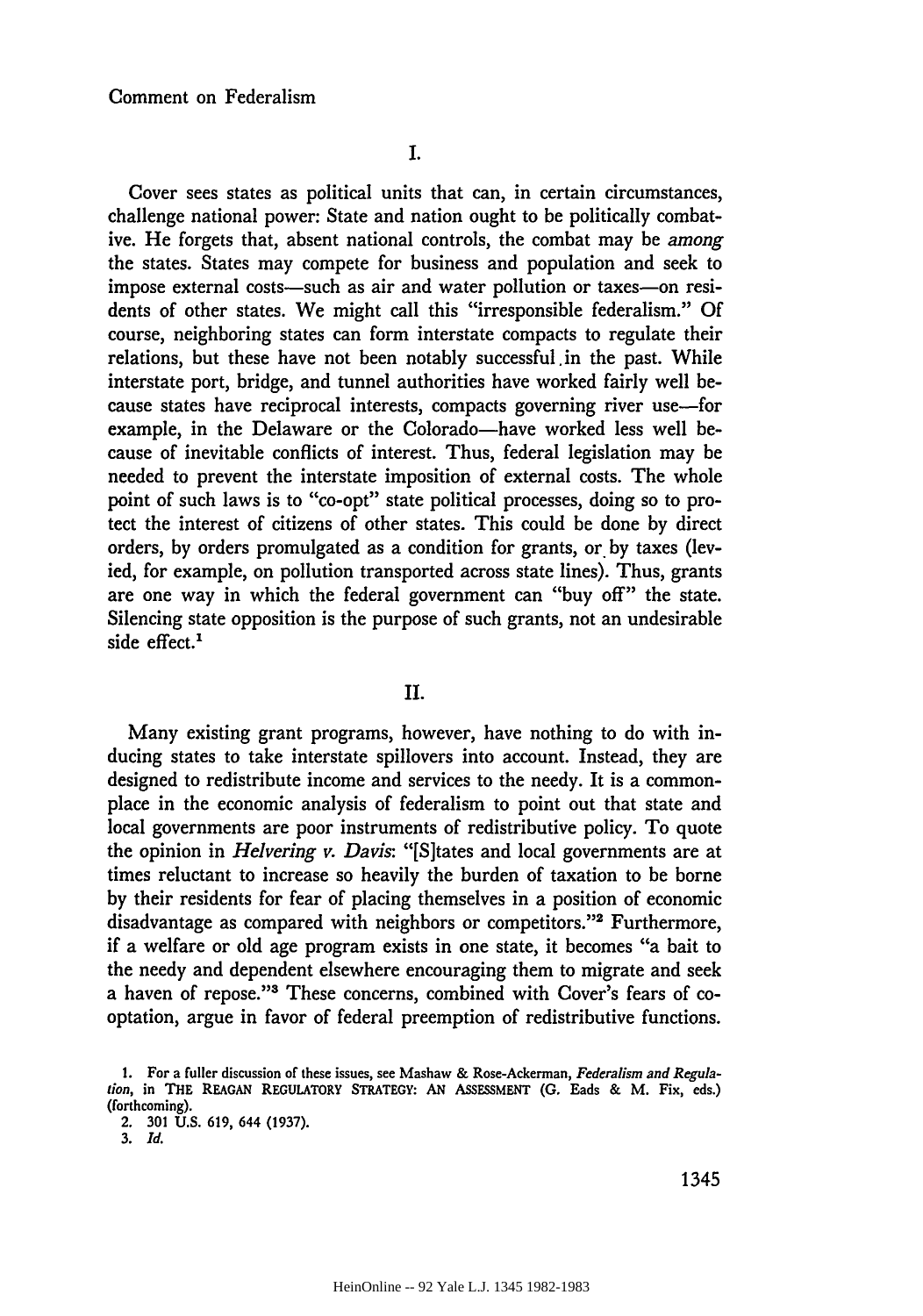The Yale Law Journal<br>The argument for preemption is further buttressed if one wishes a hori-<br> zontally equitable system. Medicaid, for example, although funded in part zontally equitable system. Medicaid, for example, although funded in part by the federal government, gives the states considerable leeway to deter-by the federal government, gives the states considerable leeway to determine eligibility and covered services, and the result is wide variation in mine eligibility and covered services, and the result is wide variation in the treatment of the poor across the country.<sup>4</sup> In addition, administrative efficiency argues in favor of a single system instead of dual state and fed-efficiency argues in favor of a single system instead of dual state and federal programs with beneficiaries having to qualify separately for each set eral programs with beneficiaries having to qualify separately for each set of services. In fact, even if a dual system were established, states might voluntarily use federal eligibility standards. They do this now in the tax voluntarily use federal eligibility standards. They do this now in the tax area, where many state income tax systems track the federal law quite closely.<sup>5</sup> closely.<sup>5</sup>

Notice, however, that states purchase their freedom from federal inter-Notice, however, that states purchase their freedom from federal intervention at considerable cost. If the federal government begins to take full vention at considerable cost. If the federal government begins to take full responsibility for social welfare spending and preempts the states, the re-responsibility for social welfare spending and preempts the states, the result is likely to be weaker and hence less combative state governments. sult is likely to be weaker and hence less combative state governments. Such preemption would reduce the financial and political resources at the Such preemption would reduce the financial and political resources at the disposal of state governments. disposal of state governments.

## III. III.

Cover is not clear about what kinds of federal-state relations would de-Cover is not clear about what kinds of federal-state relations would develop if grants were reduced. He does, however, mention the other "enu-velop if grants were reduced. He does, however, mention the other "enumerated" powers, and the implication is that, under these powers, the fed-merated" powers, and the implication is that, under these powers, the federal government could order the states to behave in certain ways. The eral government could order the states to behave in certain ways. The substitution of legal orders for grants in certain areas would make state substitution of legal orders for grants in certain areas would make state politicians complain noisily, a result that Cover seems to equate with po-politicians complain noisily, a result that Cover seems to equate with political responsibility. It would, however, surely make *national* politicians litical responsibility. It would, however, surely make *national* politicians*less* responsible. In fact, the recent federal programs that have caused the less responsible. In fact, the recent federal programs that have caused the<br>most controversy and opposition at the state level are those with small appropriations tied to large regulatory strings. The Education for All appropriations tied to large regulatory strings. The Education for All<br>Handicapped Children Act of 1975<sup>6</sup> and the 1978 amendments to the Developmental Disabilities Act<sup>7</sup> have both been criticized on this ground, and a few jurisdictions have refused grants under these programs.<sup>8</sup> An expansion of programs of this kind, not designed to correct specific inter-expansion of programs of this kind, not designed to correct specific inter-

4. **J. HOLAHAN, FINANCING** HEALTH CARE FOR THE POOR **11-23 (1975).** 4. J. HOLAHAN, FINANCING HEALTH CARE FOR THE POOR 11-23 (1975).

**5.** *See* **G.** BREAK, FINANCING **GOVERNMENT IN** A FEDERAL SYSTEM **37-39 (1980).** 5. See G. BREAK, FINANCING GOVERNMENT IN A FEDERAL SYSTEM 37-39 (1980).

**6.** Pub. L. No. 94-142, **89** Stat. **773 (1975)** (codified as amended at 20 **U.S.C.** §§ 1401, 6. Pub. L. No. 94-142, 89 Stat. 773 (1975) (codified as amended at 20 U.S.C. §§ 1401, 1411-1420, 1453 **(1982)).** 1411-1420, 1453 (1982».

**7.** Pub. L. No. **95-602, 92** Stat. **2955, 3003-17 (1978)** (codified as amended at 42 **U.S.C.** §§ 7. Pub. L. No. 95-602, 92 Stat. 2955, 3003-17 (1973) (codified as amended at 42 U.S.C. §§ **6000-6081** (Supp. V. **1981)).** 6000-6081 (Supp. V. 1981».

8. See Rose-Ackerman, Mental Retardation and Society: The Ethics and Politics of Normalization, 93 ETHICS 81, 94-96 (1982); Roach, The Least Restrictive Environment Section of the Education for All Handicapped Children Act of 1975: A Legislative History and an Analysis, 13 GONZAGA L. REV. **717, 719 (1978).** L. REV. 717, 719 (1978).

1346 1346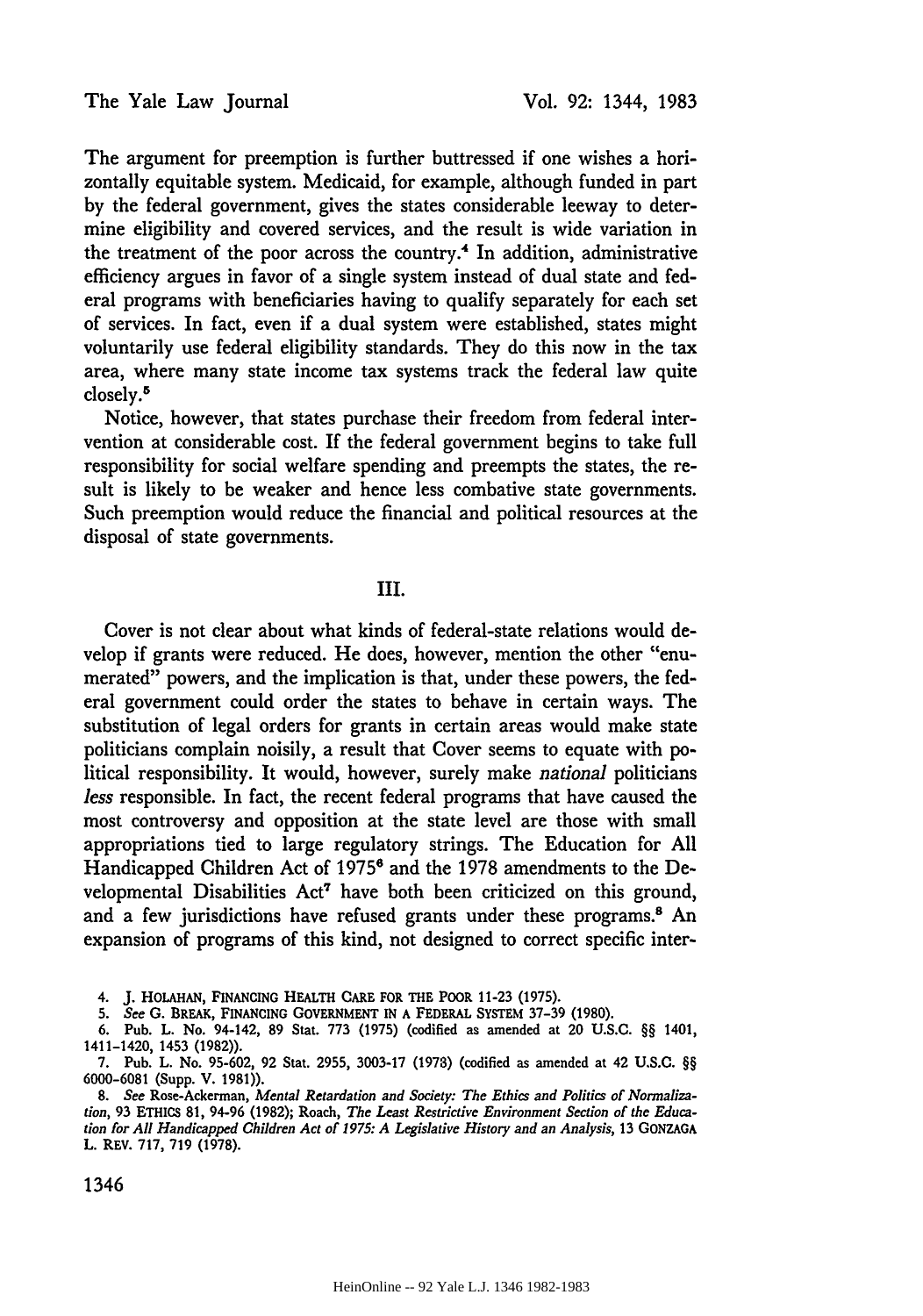state externalities, would, I believe, be a mistake. Such legislation is rela-state externalities, would, I believe, be a mistake. Such legislation is relatively easy for Congrss to pass because legislators can take credit for bold, tively easy for Congrss to pass because legislators can take credit for bold,<br>new initiatives without having to face up to the problem of finding tax money to cover the costs of those programs. It would hardly seem much of money to cover the costs of those programs. It would hardly seem much of an improvement to make the regulatory orders mandatory and eliminate an improvement to make the regulatory orders mandatory and eliminate the small grants. The national political process would be improved by the small grants. The national political process would be improved by increasing, not decreasing, the accountability of political actors, even for increasing, not decreasing, the accountability of political actors, even for laws justified under some enumerated power other than the spending laws justified under some enumerated power other than the spending power.

IV.

Cover would apparently favor a system in which intergovernmental IV.Cover would apparently favor <sup>a</sup> system in which intergovernmental grants took the form of revenue sharing based on rigid demographic for-grants took the form of revenue sharing based on rigid demographic formulas with no federal strings. Such grants would further Cover's goals by mulas with no federal strings. Such grants would further Cover's goals by increasing the resources available to states and localities without a corre-increasing the resources available to states and localities without a corresponding increase in federal control. State and local politicians could then sponding increase in federal control. State and local politicians could criticize the national government without inviting retaliation. Indeed, rev-criticize the national government without inviting retaliation. Indeed, revenue sharing programs are frequently resisted by national politicians, enue sharing programs are frequently resisted by national politicians, since they reduce their control over federal tax monies, and are applauded since they reduce their control over federal tax monies, and are applauded by governors and mayors because they provide a painless increase in re-by governors and mayors because they provide a painless increase in resources. However, although more extensive revenue-sharing might in-sources. However, although more extensive revenue-sharing might crease the political power of state and local politicians, it would also in-crease the political power of state and local politicians, it would also crease the potential for irresponsible spending decisions by these crease the potential for irresponsible spending decisions by these politicians. Moreover, if states have unequal wealth, the most effective politicians. Moreover, if states have unequal wealth, the most effective federal policy is to redistribute income to citizens, not to give funds to federal policy is to redistribute income to citizens, not to give funds to governmental units that may prove to be poor representatives of low-governmental units that may prove to be poor representatives of lowincome groups.9 income groups.9

V. V.

Finally, Cover's concerns about "cooperative federalism" seem mis-Finally, Cover's concerns about "cooperative federalism" seem misplaced. Even earmarked grants, nominally designed to overcome state op-placed. Even earmarked grants, nominally designed to overcome state opposition to a federal program, may have little impact on state behavior. To position to a federal program, may have little impact on state behavior. To see this, consider what federal officials commonly call the "fungibility see this, consider what federal officials commonly call the "fungibility problem." To illustrate this "problem," consider a lump-sum grant that problem." To illustrate this "problem," consider a lump-sum grant that must be spent on a particular service. If the grant is less than a state's must be spent on a particular service. If the grant is less than a state's pre-grant spending on that service, the state can treat the federal money as<br>9. Studies show that, despite formulas that take "need" into account, revenue sharing does not aid

**<sup>9.</sup>** Studies show that, despite formulas that take "need" into account, revenue sharing does not aid low-income groups very much. *See* R. **NATHAN, A.** MANVEL & **S.** CALKINS, MONITORING **REVENUE** low-income groups very much. See R. NATHAN, A. MANVEL & S. CALKINS, MONITORING REVENUE **SHARING 237-47 (1975);** R. **NATHAN** & **C. ADAMS, REVENUE SHARING:** THE **SECOND ROUND 67-75** SHARING 237-47 (1975); R. NATHAN & C. ADAMS, REVENUE SHARING: THE SECOND ROUND 67-75 (1977). The formulas are reported in Reischauer, General Revenue Sharing: The Program's Incen*tives,* in **FINANCING** THE **NEW** FEDERALISM 40, 41-56 **(W.** Oates **ed. 1975).** *tives,* in FINANCING THE NEW FEDERALISM 40, 41-56 (W. Oates ed. 1975).